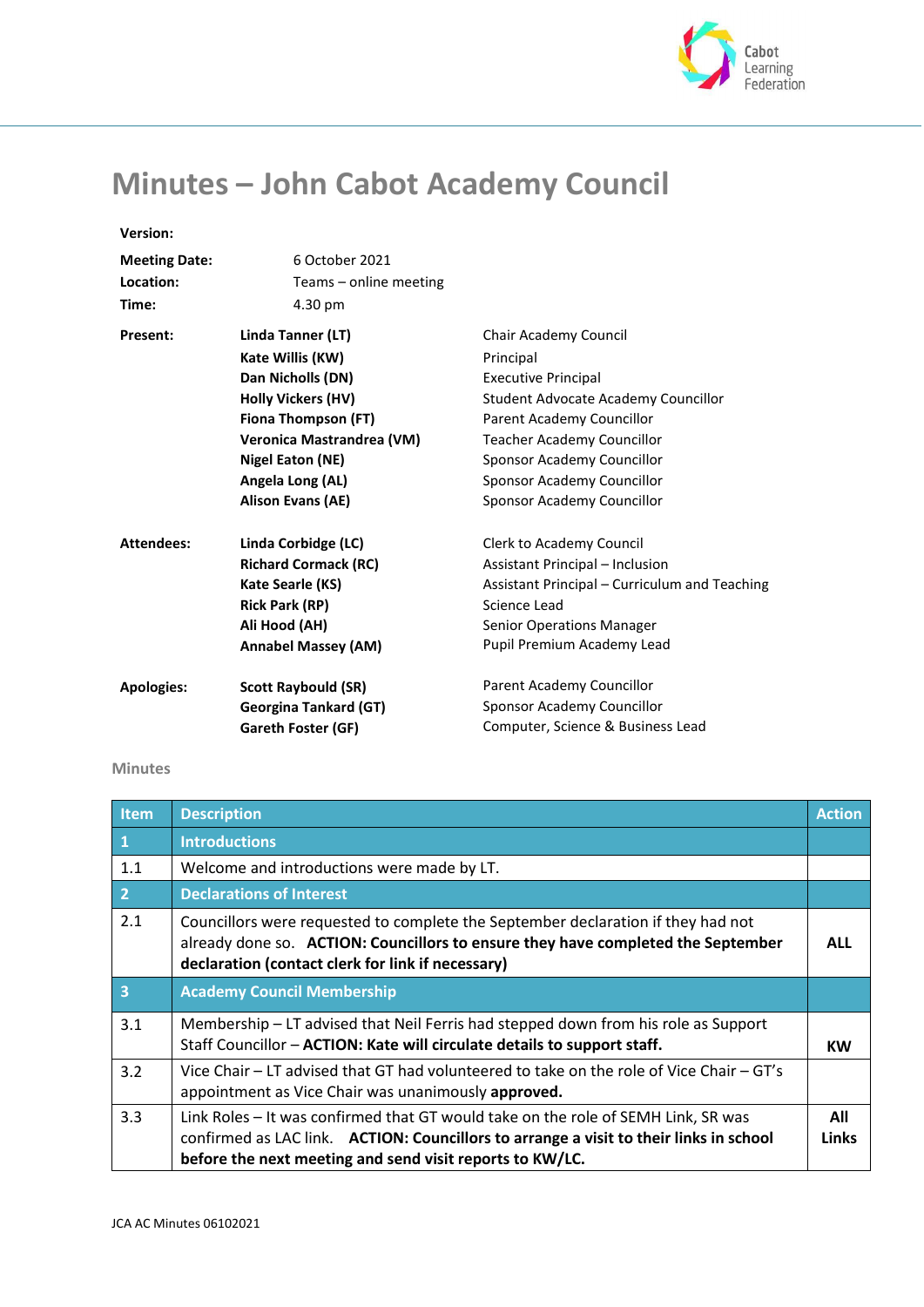

| 3.4            | The Academy Bright Spots & Trails document and Agenda Planner from September AC<br>Results Review meeting had been shared.  There were no questions/comments.                                                                                                                                                                                                                                                                                                                                                          |            |
|----------------|------------------------------------------------------------------------------------------------------------------------------------------------------------------------------------------------------------------------------------------------------------------------------------------------------------------------------------------------------------------------------------------------------------------------------------------------------------------------------------------------------------------------|------------|
| 3.5            | LT requested all councillors who had not yet completed the Governance Essentials<br>Module on Nimble to complete this as soon as possible. ACTION Councillors to<br>complete module, contact clerk if unable to access.                                                                                                                                                                                                                                                                                                | <b>ALL</b> |
| 4              | Minutes of the previous meeting                                                                                                                                                                                                                                                                                                                                                                                                                                                                                        |            |
| 4.1            | The minutes of the meeting held 22 June 2021 were agreed as accurate subject to SR<br>being added as an attendee.                                                                                                                                                                                                                                                                                                                                                                                                      |            |
| 5 <sup>1</sup> | <b>Matters Arising</b>                                                                                                                                                                                                                                                                                                                                                                                                                                                                                                 |            |
| 5.1            | 5.1 LT will contact AE for update on school engagement with Kingswood Community<br>Forum BS15 We are Together - KW mentioned contact with Kingswood Regeneration<br>Forum. AE had contacted but not heard back. ACTION AE will contact again.                                                                                                                                                                                                                                                                          | <b>AE</b>  |
| 5.2            | 5.1 CB will provide gender balance for Years 7 and 8 PP students - sent with minutes -<br>completed.                                                                                                                                                                                                                                                                                                                                                                                                                   |            |
| 5.3            | 5.1 ALyn to provide data re career paths of students - report was presented at the<br>Strategic Working Group (SWG) meeting - completed<br>The report also shows destinations for current Year 11s. ACTION: KW will send to LC to<br>include with minutes                                                                                                                                                                                                                                                              | <b>KW</b>  |
| 5.4            | 6.4.1 ECT Mentor Programme - Check and report back re protected time for mentor<br>meetings (KS) - KW advised that time is allocated on the basis of one free period per<br>week.                                                                                                                                                                                                                                                                                                                                      |            |
| 5.5            | 7.1 Write on behalf of council to thank staff involved in TAGs (LT) - completed                                                                                                                                                                                                                                                                                                                                                                                                                                        |            |
| 5.6            | 7.2.3 Science - Upload student voice data to Teams (RP)- completed Science Data on<br>Teams22062021                                                                                                                                                                                                                                                                                                                                                                                                                    |            |
|                | <b>Questions from Academy Council</b>                                                                                                                                                                                                                                                                                                                                                                                                                                                                                  |            |
| 5.7            | Why are there NEETS recorded in this report (Young People not in Education,<br>Employment or Training) when none were recorded previously?                                                                                                                                                                                                                                                                                                                                                                             |            |
| 5.7.1          | Alex Williams, Careers Advisor, is in the process of reviewing all leaver destinations.<br><b>ACTION: AW will bring final destinations data to next meeting.</b>                                                                                                                                                                                                                                                                                                                                                       | <b>KW</b>  |
| $6\phantom{1}$ | <b>Staffing and Wellbeing</b>                                                                                                                                                                                                                                                                                                                                                                                                                                                                                          |            |
| 6.1            | KW explained the activities and resources plotted across terms this year to support staff<br>Final action this term is to identify a member of staff to become a Mental<br>wellbeing.<br>Health Champion at next Monday's briefing.                                                                                                                                                                                                                                                                                    |            |
|                | <b>Academy Council Report</b>                                                                                                                                                                                                                                                                                                                                                                                                                                                                                          |            |
| $\overline{7}$ | <b>Quality of Education</b>                                                                                                                                                                                                                                                                                                                                                                                                                                                                                            |            |
|                | Academy Council Report, Blackboxes for Y11 and Y10 TAGs, Y11 & Y10 Disadvantage;<br>SEF, AIP and AIP Summary, SEN Parent Survey documents had been shared.                                                                                                                                                                                                                                                                                                                                                             |            |
|                | Focus on Quality of Teaching: Science, Computer Science & Business                                                                                                                                                                                                                                                                                                                                                                                                                                                     |            |
| 7.1            | Rick Park (RP) presented an update on Science following the last meeting. Main points<br>were:<br>Data missing from last year within blackboxes due to Covid-19; all students are<br>taking baseline tests this term to see where they ar<br>Getting students back into a normal science routine.<br>Most of data analysis now completed showing a significant positive shift. There are<br>٠<br>still trails but not as significant as at end of last year <b>ACTION: RP will send data to</b><br>share with minutes. | <b>RP</b>  |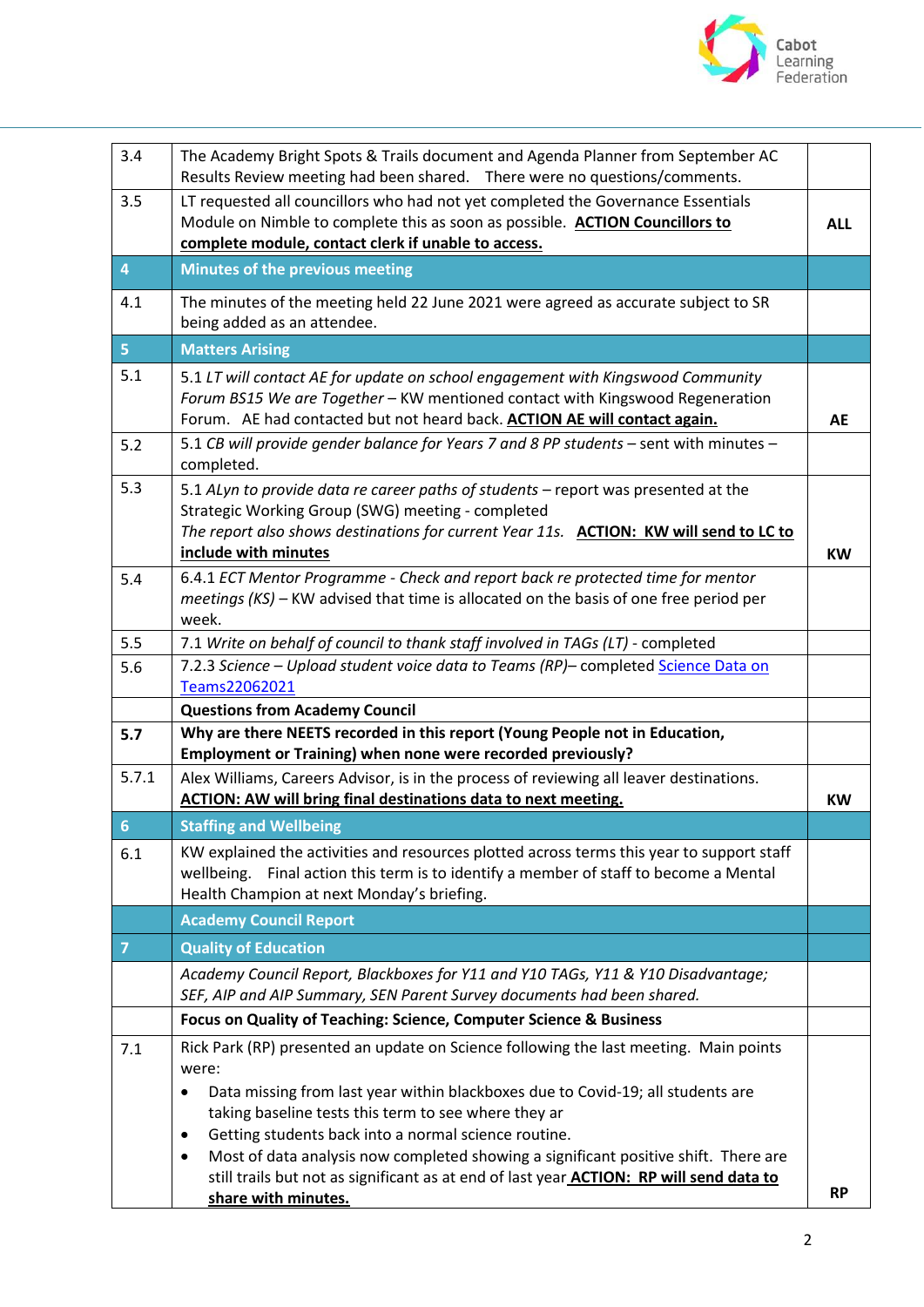

|       | PP gap is 8-10% in KS3 groups. There is a clearer and more comprehensive picture<br>$\bullet$<br>now through drilling down to individual students. PP gap 10% Y9, 6% in others; this<br>shows clear progression as you go through 7-9 with gap getting smaller. Teachers<br>know students through individual plans where needed.<br>Getting back to practical science is the other focus. At least 1 in 2 are practical<br>٠<br>lessons to address the lack of practical aspect due to Covid 19.<br>Student voice - really positive; students are enjoying science, feel safe and are<br>$\bullet$<br>enjoying practical aspects.<br>We have started well to get back on track; we now know what gaps there are from<br>٠<br>last year; Year 11s will be set clear targets for revision and the team will work with<br>lower groups on student action plans.<br><b>ACTION: RP will share information on book scrutinies and data on Teams</b> | <b>RP</b> |
|-------|-----------------------------------------------------------------------------------------------------------------------------------------------------------------------------------------------------------------------------------------------------------------------------------------------------------------------------------------------------------------------------------------------------------------------------------------------------------------------------------------------------------------------------------------------------------------------------------------------------------------------------------------------------------------------------------------------------------------------------------------------------------------------------------------------------------------------------------------------------------------------------------------------------------------------------------------------|-----------|
| 7.2   | Presentation update on Computer Science and Business - <b>ACTION: Take forward</b><br>presentation on Computer Science and Business to next meeting.                                                                                                                                                                                                                                                                                                                                                                                                                                                                                                                                                                                                                                                                                                                                                                                          | <b>KW</b> |
|       | <b>Questions from Academy Council</b>                                                                                                                                                                                                                                                                                                                                                                                                                                                                                                                                                                                                                                                                                                                                                                                                                                                                                                         |           |
| 7.3   | There have been staffing issues in the past $-$ can you give us an update on the staffing<br>in Science?                                                                                                                                                                                                                                                                                                                                                                                                                                                                                                                                                                                                                                                                                                                                                                                                                                      |           |
| 7.3.1 | There is currently a stable team; everyone has been here for at least 2 years or more<br>except one new teacher who is covering a maternity leave. The only issue going forward<br>is we do have some non-specialist teachers in the department - in April we will look to<br>see if we can recruit once the colleague returns from maternity leave.                                                                                                                                                                                                                                                                                                                                                                                                                                                                                                                                                                                          |           |
| 7.4   | Is having non-specialist teachers a risk? What percentage of lessons do they cover?                                                                                                                                                                                                                                                                                                                                                                                                                                                                                                                                                                                                                                                                                                                                                                                                                                                           |           |
| 7.4.1 | Science groups who have non-specialists also have a specialist for half of the teaching<br>periods. We are trying to upskill the non-specialists, the less practical non-specialists<br>are teaching Year 7 and 8. There are 7 science specialists. The 3 non-specialists cover<br>about 2% of timetable cover.                                                                                                                                                                                                                                                                                                                                                                                                                                                                                                                                                                                                                               |           |
| 7.5   | The Academy Review Visit (ARV) in June was concerned about the quality of teaching $-$<br>has the ARV reported any improvement on the last visit?                                                                                                                                                                                                                                                                                                                                                                                                                                                                                                                                                                                                                                                                                                                                                                                             |           |
| 7.5.1 | The ARV in September/October looked at English which is considered a bright spot. The<br>ARV team confirmed this by visiting a number of Y11 lessons where there had been<br>strong mock outcomes to triangulate those outcomes. The ARV in July saw the worst of<br>practice; teaching and learning is a significant focus for this year. LT commented that a<br>key positive from the ARV was the general atmosphere and behaviour of the school.<br>The culture is strong which means we can concentrate on classroom practice.                                                                                                                                                                                                                                                                                                                                                                                                            |           |
| 7.6   | The parent voice communication had been covered at the SWG meeting.                                                                                                                                                                                                                                                                                                                                                                                                                                                                                                                                                                                                                                                                                                                                                                                                                                                                           |           |
| 8     | <b>Achievement and Standards</b>                                                                                                                                                                                                                                                                                                                                                                                                                                                                                                                                                                                                                                                                                                                                                                                                                                                                                                              |           |
| 8.1   | <b>Student Outcomes - Targets</b><br>KW briefed on shared blackboxes, highlighting:<br>Exams will take place this year;<br>$\bullet$<br>Trends are persistent and large Attainment 8 gap from Y7 and fluctuating P8 gap.<br>Some key curriculum areas of concern; Spanish; Science; Computer Science (Gareth<br>will present at next meeting). Watching brief on Hospitality and Catering;<br>Photography; Statistics; Drama and Modern Foreign Languages. Lower sets in<br>English and Maths have the lowest PP progress - this is being followed up in ARVs.<br>DN gave an update from the Trust - current Y11s are likely to do well. We know<br>$\bullet$<br>English and Maths is very strong; Science is a concern. Work beyond the Trust on<br>Attainment 8 gap shows at end of Early Years children are 5 months behind; end of<br>Primary 10 months behind, end of Secondary 20 months behind.<br>The lens that the                   |           |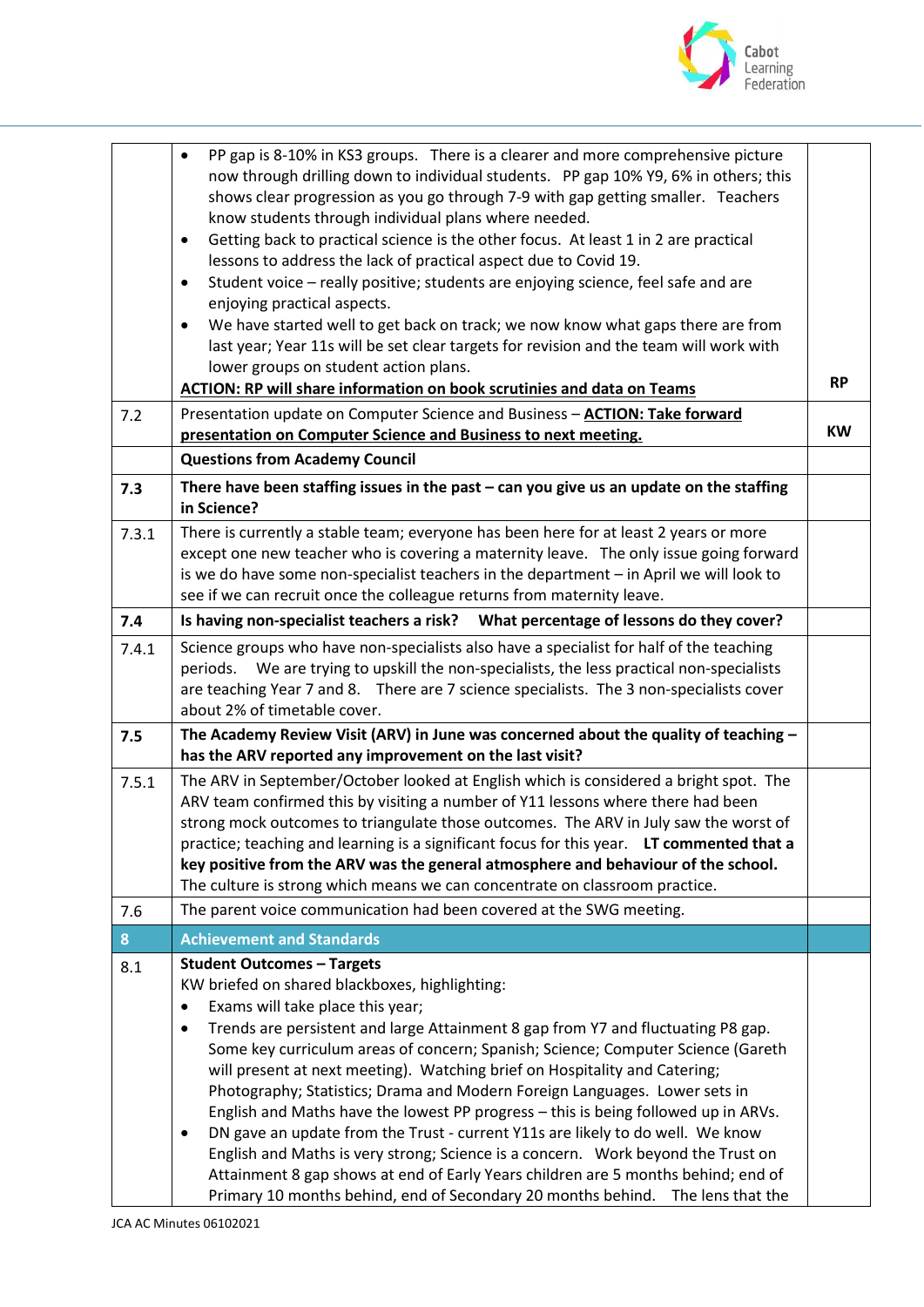

|        | academy is applying around Pupil Premium has a really good opportunity to support<br>equity.                                                                                                                                                                                                                                                                      |  |
|--------|-------------------------------------------------------------------------------------------------------------------------------------------------------------------------------------------------------------------------------------------------------------------------------------------------------------------------------------------------------------------|--|
|        | <b>Questions from Academy Council</b>                                                                                                                                                                                                                                                                                                                             |  |
| 8.2    | What is the current staffing in MFL?                                                                                                                                                                                                                                                                                                                              |  |
| 8.2.1  | Kate Searle is in her second year as head of MFL; Veronica is inexperienced and Sarah is                                                                                                                                                                                                                                                                          |  |
|        | in her second year of Teach First; we will also be recruiting.                                                                                                                                                                                                                                                                                                    |  |
| 8.3    | Are there enough languages teachers?                                                                                                                                                                                                                                                                                                                              |  |
| 8.3.1  | Yes, the following year we will require more language teachers as another cohort will be<br>coming into Y10; we will recruit in January.                                                                                                                                                                                                                          |  |
| 8.4    | What is being done to focus on Year 7?                                                                                                                                                                                                                                                                                                                            |  |
| 8.4.1  | Money has been spent on Maths so there are seven groups in Year 7; we've also used<br>national tuition funding on a literacy support tutor to allow access to English and other<br>subjects. The target from ARV is making sure there is equity in the classroom for PP<br>students. An Inset day item coming up later this term is to lead with a Y8 case study. |  |
| 8.5    | One of the reasons sets were underperforming in KS4 English was inconsistency of                                                                                                                                                                                                                                                                                  |  |
|        | Is there an argument to put the best teachers in the<br>staffing - is this now sorted?                                                                                                                                                                                                                                                                            |  |
| 8.5.1  | bottom set?<br>There is an offer to curriculum leaders under discussion regarding where to put the best                                                                                                                                                                                                                                                           |  |
|        | teachers. A key action for us later this academic year is that practical timetabling needs                                                                                                                                                                                                                                                                        |  |
|        | to get done earlier so SLT can quality assure staffing and set lists.  DN commented that                                                                                                                                                                                                                                                                          |  |
|        | lower sets often have challenges due to a higher level of need.                                                                                                                                                                                                                                                                                                   |  |
| 8.6    | Is there any capacity in staffing for smaller classes for children with additional need?                                                                                                                                                                                                                                                                          |  |
| 8.6.1  | We have used money for smaller classes in Y7 maths and extra funding for literacy.<br>DN.                                                                                                                                                                                                                                                                         |  |
|        | commented that actions are linked to funding - there is always something we look to do<br>but funding is tight. KW - we have put interventions into place where we can - the                                                                                                                                                                                      |  |
|        | Heads of English and Science are doing intervention teaching.                                                                                                                                                                                                                                                                                                     |  |
| 8.7    | Could more work go into lower middle range sets as Sets 1 and 2 will only need a push                                                                                                                                                                                                                                                                             |  |
|        | at the end?                                                                                                                                                                                                                                                                                                                                                       |  |
| 8.7.1  | Discussion followed on Quality First Teaching and the Enrichment Group. We are                                                                                                                                                                                                                                                                                    |  |
|        | fortunate that we have a really strong maths team and continuity of teacher.<br>There is                                                                                                                                                                                                                                                                          |  |
| 8.8    | no doubt that students are receiving Quality First teaching.<br><b>Health &amp; Safety</b>                                                                                                                                                                                                                                                                        |  |
|        | AH reported that the CLF Health & Safety Team are coming in on Friday to undertake an                                                                                                                                                                                                                                                                             |  |
|        | audit and give actions and w/c 20 October there will be a fire assessment.                                                                                                                                                                                                                                                                                        |  |
|        | <b>Questions from Academy Council</b>                                                                                                                                                                                                                                                                                                                             |  |
| 8.9    | Who is the data protection officer?                                                                                                                                                                                                                                                                                                                               |  |
| 8.9.1  | Ali Hood currently and Jane Day when Ali goes on maternity leave next week. FT (H&S                                                                                                                                                                                                                                                                               |  |
|        | Link) will be meeting Ali/Jane shortly.<br><b>Behaviour</b>                                                                                                                                                                                                                                                                                                       |  |
| 8.10   | Councillors commented they were pleased to see a reduction in fixed term exclusions.                                                                                                                                                                                                                                                                              |  |
| 8.10.1 | KW reported that she is really proud of the work the pastoral team has been doing; it is a                                                                                                                                                                                                                                                                        |  |
|        | result of work following on from last year; systems in place; knowing students and being                                                                                                                                                                                                                                                                          |  |
|        | more proactive working with students at an earlier stage. The work that RC has done on                                                                                                                                                                                                                                                                            |  |
|        | graduated response has had an impact.<br>LT commented that she had noticed better                                                                                                                                                                                                                                                                                 |  |
|        | behaviour on her learning walk.                                                                                                                                                                                                                                                                                                                                   |  |
| 8.11   | <b>Pupil Premium Attendance</b><br>KW reported that PP student attendance is a concern particularly in Years 8, 9 and 10. If                                                                                                                                                                                                                                      |  |
|        | students are PP and SEND the academy are ensuring a really rigorous approach to                                                                                                                                                                                                                                                                                   |  |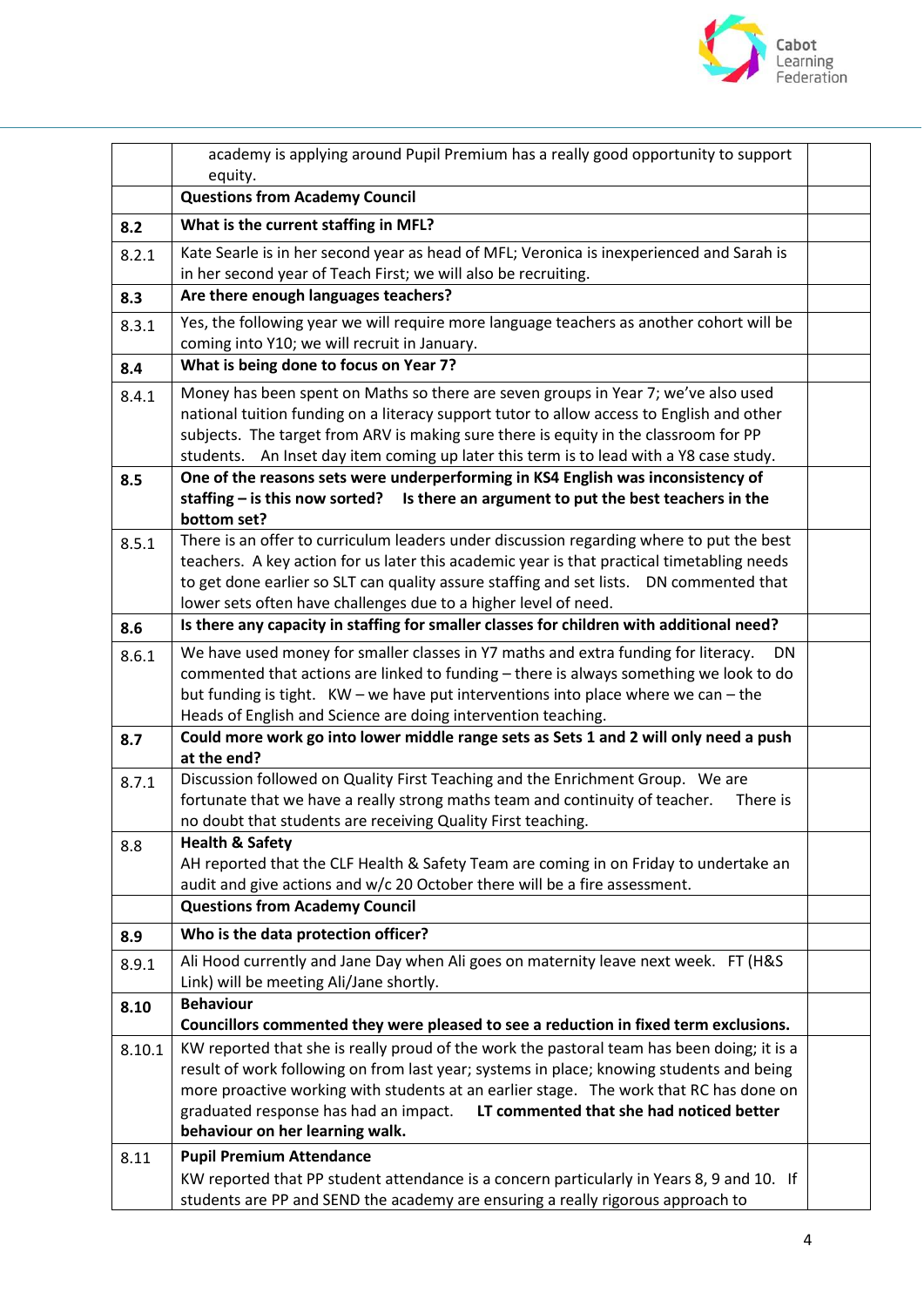

|        | support those students. AM shared slides with data and briefed on context, issues and<br>focus in each year group. AM gave an outline of the strategic plan for PP and actions,<br>with impact, to date. AM's role is to focus particularly on Pupil Premium students -<br>working on raising the profile of Pupil Premium students.<br><b>Actions for Term 2</b><br>PP Attendance focus as outlined.<br>$\bullet$<br>Inset Day with PP focus; including planning specific actions for key students.<br>٠                                                                                                                                                                                                                                                                                                                                                                                                                                |           |
|--------|------------------------------------------------------------------------------------------------------------------------------------------------------------------------------------------------------------------------------------------------------------------------------------------------------------------------------------------------------------------------------------------------------------------------------------------------------------------------------------------------------------------------------------------------------------------------------------------------------------------------------------------------------------------------------------------------------------------------------------------------------------------------------------------------------------------------------------------------------------------------------------------------------------------------------------------|-----------|
| 8.12   | RC shared JCA attendance figures.  DN updated on latest national data: JCA is currently<br>higher than national (86%) at 92.5% although this is still not where we want to be.<br>RC briefed on key group data, highlighting that:<br>the key strand is female attendance which has not been identified previously as a<br>$\bullet$<br>trend - this is a significant difference.<br>SEND AND SENK is also a weakness - RC will be working with the SENCo and Pastoral<br>٠<br>Teams on this.<br>Strategic actions taken to improve attendance:<br>Re-written processes; centralised interventions tracker; training for pastoral team on<br>٠<br>challenge of parents/carers; able to put attendance interventions in quicker this<br>year; Pastoral Team working with SENCo on lower levels of attendance for SEN and<br>recruitment of a full-time attendance officer.                                                                |           |
|        | <b>Questions from Academy Council</b>                                                                                                                                                                                                                                                                                                                                                                                                                                                                                                                                                                                                                                                                                                                                                                                                                                                                                                    |           |
| 8.13   | Are there any reasons for the SEND and SENK lower attendance?                                                                                                                                                                                                                                                                                                                                                                                                                                                                                                                                                                                                                                                                                                                                                                                                                                                                            |           |
| 8.13.1 | We need the SENCo and Pastoral teams to work together to find the reasons. AE<br>commented that across S. Glos as a whole it had been noticed that girls' attendance had<br>dipped; there is a lot of work to do with anxiety, ADHD and mental health.                                                                                                                                                                                                                                                                                                                                                                                                                                                                                                                                                                                                                                                                                   |           |
| 8.14   | When are you recruiting for the full-time attendance officer?                                                                                                                                                                                                                                                                                                                                                                                                                                                                                                                                                                                                                                                                                                                                                                                                                                                                            |           |
| 8.14.1 | We will start next week to get a good start at the beginning of next term.                                                                                                                                                                                                                                                                                                                                                                                                                                                                                                                                                                                                                                                                                                                                                                                                                                                               |           |
| 8.15   | <b>Personal Development</b><br>KW reported that the academy is good in this area and are currently looking at areas of<br>enrichment to ensure a proportionate number of PP children are involved in activities -<br>11 programmes.                                                                                                                                                                                                                                                                                                                                                                                                                                                                                                                                                                                                                                                                                                      |           |
| 9      | <b>Safeguarding</b>                                                                                                                                                                                                                                                                                                                                                                                                                                                                                                                                                                                                                                                                                                                                                                                                                                                                                                                      |           |
| 9.1    | KW reported that she had reviewed the annual report with the DSL. The report<br>$\bullet$<br>would be shared at the next meeting. ACTION: Safeguarding Annual Report to next<br>meeting. AL (Safeguarding Link) said that she had a good fruitful meeting with the<br>Designated Safeguarding Lead last week and felt that he was now more comfortable<br>in the role.<br>Areas of focus this academic year included:<br>٠<br>improving communications - website now updated to have mental health area<br>and broader mental health provision. The S.Glos Mental Health Team had given<br>JCA a free counsellor.<br>All staff were now in the right roles and trained to the right level. Phil would be<br>supported to lead the team to increase capacity;<br>Ensure Safeguarding and PSHE (Jo Shipp) work closely together to be more<br>responsive around PSHE and Safety Days. Areas around sexual harassment are<br>being managed. | <b>KW</b> |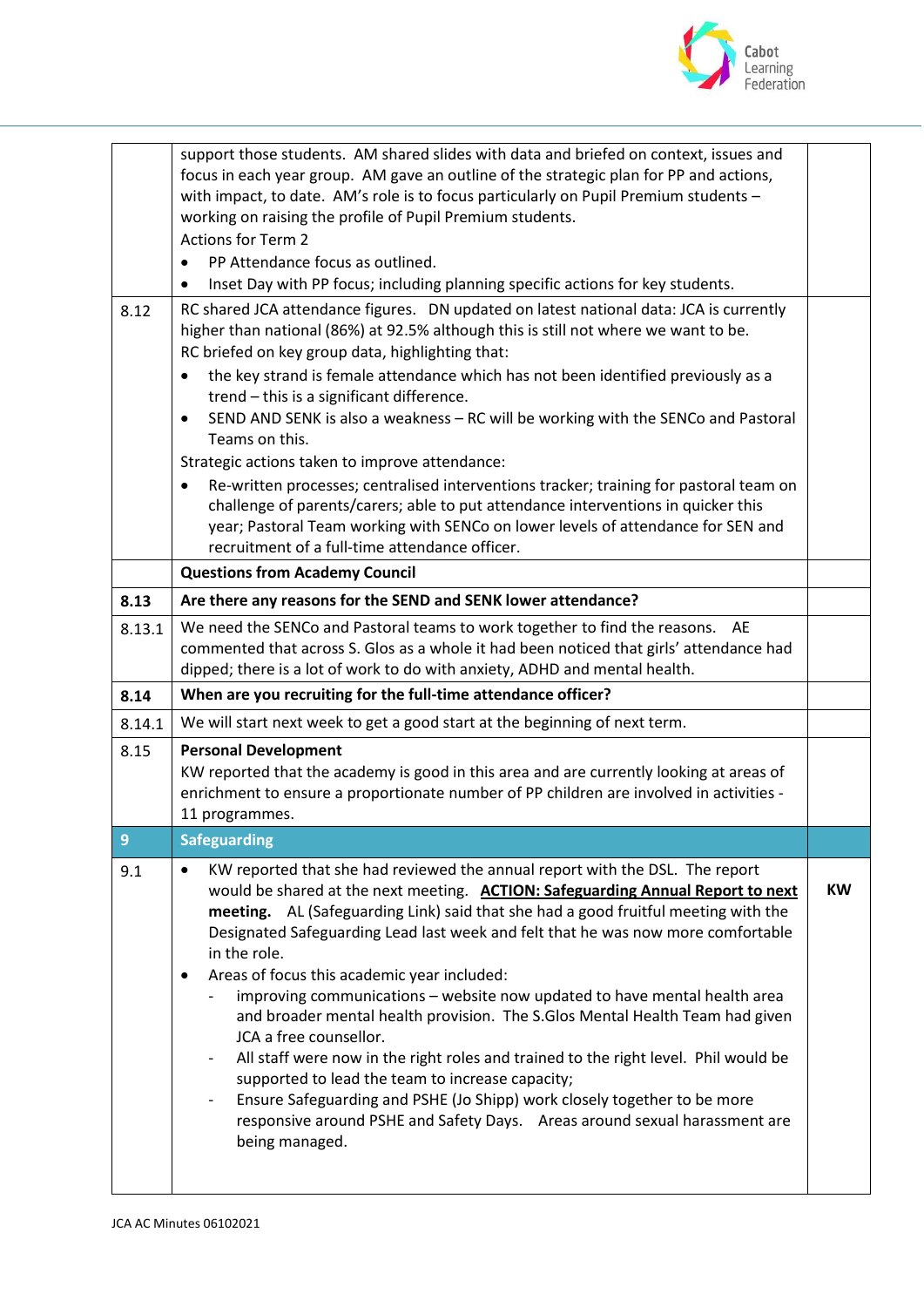

|        | <b>Questions from Academy Council</b>                                                                                                                                                                                                                                                                                                                                                                                                                                                |    |
|--------|--------------------------------------------------------------------------------------------------------------------------------------------------------------------------------------------------------------------------------------------------------------------------------------------------------------------------------------------------------------------------------------------------------------------------------------------------------------------------------------|----|
| 9.2    | I can see the PSHE curriculum is compliant on the website - the issue is the delivery of<br>it which is crucial. When is Safety Day I would like to attend?                                                                                                                                                                                                                                                                                                                          |    |
| 9.2.1  | Safety Day takes place every 2 terms - the next one is $24th$ November. Key dates are in<br>the Principal's Report.                                                                                                                                                                                                                                                                                                                                                                  |    |
| 9.3    | With regard to PSHE/conversations around harassment $-$ is it better than tutor groups                                                                                                                                                                                                                                                                                                                                                                                               |    |
| 9.3.1  | are now in year groups so that conversations can be tailored?<br>The move to year group pastoral teams has been very useful.<br>Messages we deliver can                                                                                                                                                                                                                                                                                                                              |    |
|        | be more age appropriate.                                                                                                                                                                                                                                                                                                                                                                                                                                                             |    |
| 9.4    | Also lesson scores are more aspirational when in year groups.                                                                                                                                                                                                                                                                                                                                                                                                                        |    |
| 9.4.1  | More students now attend tutor time which is better with the thorough tutor<br>programme now in place.                                                                                                                                                                                                                                                                                                                                                                               |    |
| 10     | <b>Student Voice/Student Advocate</b>                                                                                                                                                                                                                                                                                                                                                                                                                                                |    |
| 10.1   | HV - nothing to report at present. ACTION HV will do another survey on how students<br>are setting back in for the next meeting.                                                                                                                                                                                                                                                                                                                                                     | HV |
| 11     | <b>Equality, Diversity and Inclusion</b>                                                                                                                                                                                                                                                                                                                                                                                                                                             |    |
| 11.1   | It was noted EDI had been on the agenda of the SWG meeting.                                                                                                                                                                                                                                                                                                                                                                                                                          |    |
|        | <b>Questions from Academy Council</b>                                                                                                                                                                                                                                                                                                                                                                                                                                                |    |
| 11.2   | Could we increase BAME role models delivering at Safety days?                                                                                                                                                                                                                                                                                                                                                                                                                        |    |
| 11.2.1 | We are aware of recruitment and this is also a Trust wide strategy.  Where we can't get<br>role models we work closely with Integrate who come in and have been hugely impactful<br>to give students role models. Outside agencies who work with some of our most<br>vulnerable students are diverse. RC has met with Hope, an organisation who work with<br>our Somali community; we will also do coffee mornings with parents as we are aware<br>communication needs to be better. |    |
| 11.3   | What was the culture day?                                                                                                                                                                                                                                                                                                                                                                                                                                                            |    |
| 11.3.1 | This was an innovation from our Equalities Council - it is a day where we encourage<br>students to wear cultural dress. It went really well - students were more confident to<br>wear cultural clothing. The other feature is cultural food and flags around the school to<br>represent different cultures (these will be staying).                                                                                                                                                  |    |
| 12     | <b>Policies</b>                                                                                                                                                                                                                                                                                                                                                                                                                                                                      |    |
| 12.1   | Councillors<br>Approved: Behaviour, Homework, Uniform Policies<br><b>Adopted: Health &amp; Safety Policy</b>                                                                                                                                                                                                                                                                                                                                                                         |    |
|        |                                                                                                                                                                                                                                                                                                                                                                                                                                                                                      |    |
|        | <b>Noted: Exclusion Policy</b><br><b>Questions from Academy Council</b>                                                                                                                                                                                                                                                                                                                                                                                                              |    |
| 12.2   | How do you change the Behaviour Policy for students with ADHD or autism? Can we<br>be assured that no child with ADHD will be discriminated against?                                                                                                                                                                                                                                                                                                                                 |    |
| 12.2.1 | It is really clear in the policy that adaptations are made for students who have an SEN<br>need. Every SEN child has a pupil profile - the second support is a graduated response.<br>We promote equity - it's about giving students with different needs the support.                                                                                                                                                                                                               |    |
| 13     | <b>Risk Register</b>                                                                                                                                                                                                                                                                                                                                                                                                                                                                 |    |
| 13.1   | The Risk Register had been shared and was noted by councillors.                                                                                                                                                                                                                                                                                                                                                                                                                      |    |
|        | <b>Questions from Academy Council</b>                                                                                                                                                                                                                                                                                                                                                                                                                                                |    |